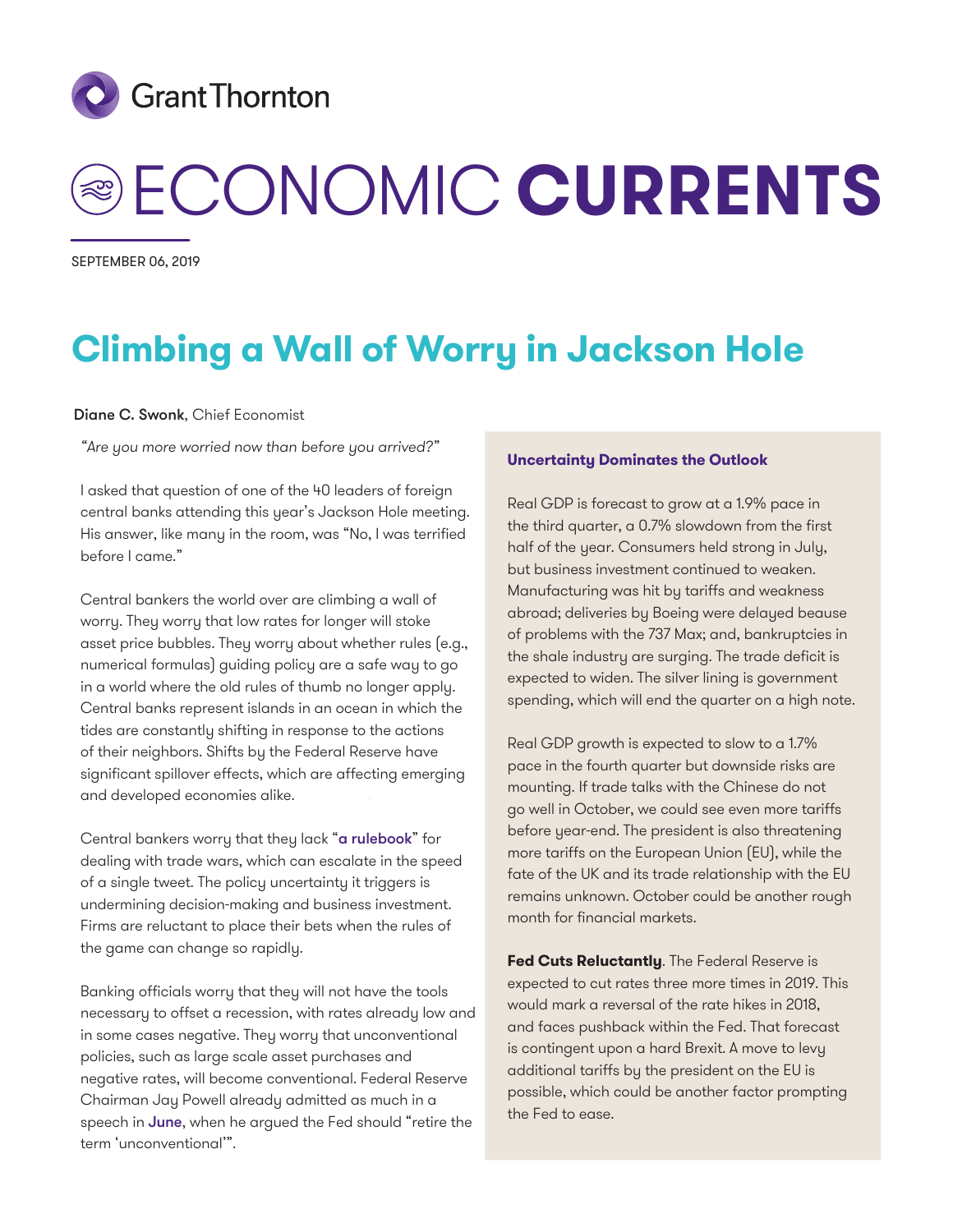"We are experiencing a series of major political shocks. And those political shocks are turning into economic shocks." - [Philip Lowe](https://www.wsj.com/articles/central-bankers-worry-about-trumps-tactics-to-reorder-global-trade-11566760353), Reserve Bank of Australia Governor

They worry about communications and what role they should play in guiding policy. Some central banks have more credibility than their peers in connecting the dots between their decisions and what they mean to the public. The Federal Reserve does not top the list.

At the end of the day, central bankers worry that our elected officials will fail us when we need them most, inspiring chaos instead of calm, failing to invest in new infrastructure and kicking the can down the road on structural reforms - particularly investments in education and training - that would boost productivity growth and pull us out of the low growth rut where we have fallen.

I can't imagine a better place to express those concerns than at the base of the Grand Teton Mountain at the Jackson Lake Lodge. The rooms are modest, the discussions rich and the views priceless. One has a hard time escaping a sense of humility at the foot of such majesty.

This edition of *Economic Currents* provides my takeaways from the Kansas City Fed's annual meeting in Jackson Hole, Wyoming. Special attention will be placed on how the Fed is likely to incorporate that debate into deliberations on rate cuts. Most of the governors and regional presidents of the Fed attended. That said, the consensus to cut rates gradually as a hedge against future weakness is fragile. Some walked away from the meeting wanting to wait for more evidence of a slowdown before cutting rates again, while others dug in on their belief that a half-point cut in rates is necessary.

### 10 Takeaways

**1. Bubbles.** Long expansions coupled with long periods of low rates tend to encourage investors to take greater risks, for which they are not always fully compensated. The housing bubble of the early 2000s marked an extreme example of such behavior. Fed Chairman Powell argued that is not the Fed's primary job. He said point blank that "we [the Fed] cannot prevent people from finding ways to take excessive financial risks."

That said, there is a significant minority of regional Fed presidents who disagree with Powell. They pushed back hard on a quarter-point rate cut in July for fears of stoking financial bubbles. They are worried about everything from commercial real estate to corporate debt and the broader reach for yield.

Low rates for longer also tend to keep less efficient firms from restructuring when they should, which undermines overall productivity growth. In the extreme, zombie firms emerge, which can siphon resources from more productive firms. This happened in Japan in the 1990s.

**2. Rules.** In theory, central banks that are guided by clearcut formulas on where inflation and the unemployment rate should be are less susceptible to political pressure. They just adjust interest rates to meet targets. The problem is that those targets move.

Aging demographics, low productivity growth and low inflation have all lowered the bar for what is considered the neutral rate on short-term interest rates. This has opened the door to interpretation. Some within the Fed feel they have reached the neutral rate and that cuts from here on out will be stimulative. Others argue that the Fed overshot on rate hikes and now needs to lower rates to reach neutral. In response, the Fed is forced to guess the neutral level of short-term rates, which opens the door to debate and criticism.

**3. Catch-up.** One of the few rules the Fed has explicitly agreed upon is a symmetric inflation target. Inflation has fallen persistently below the Fed's target since its inception in 2012. That means it is willing to allow inflation to rise above its target for a period of time to allow the economy to recoup earlier losses. The shortfall in inflation is one of the three reasons the Fed cited fcr cutting rates a quarter percent in July. Powell underscored that "Low inflation seems to be the problem of this era, not high inflation."

**<sup>2</sup>** Monthly Economic Outlook: Climbing a Wall of Worry in Jackson Hole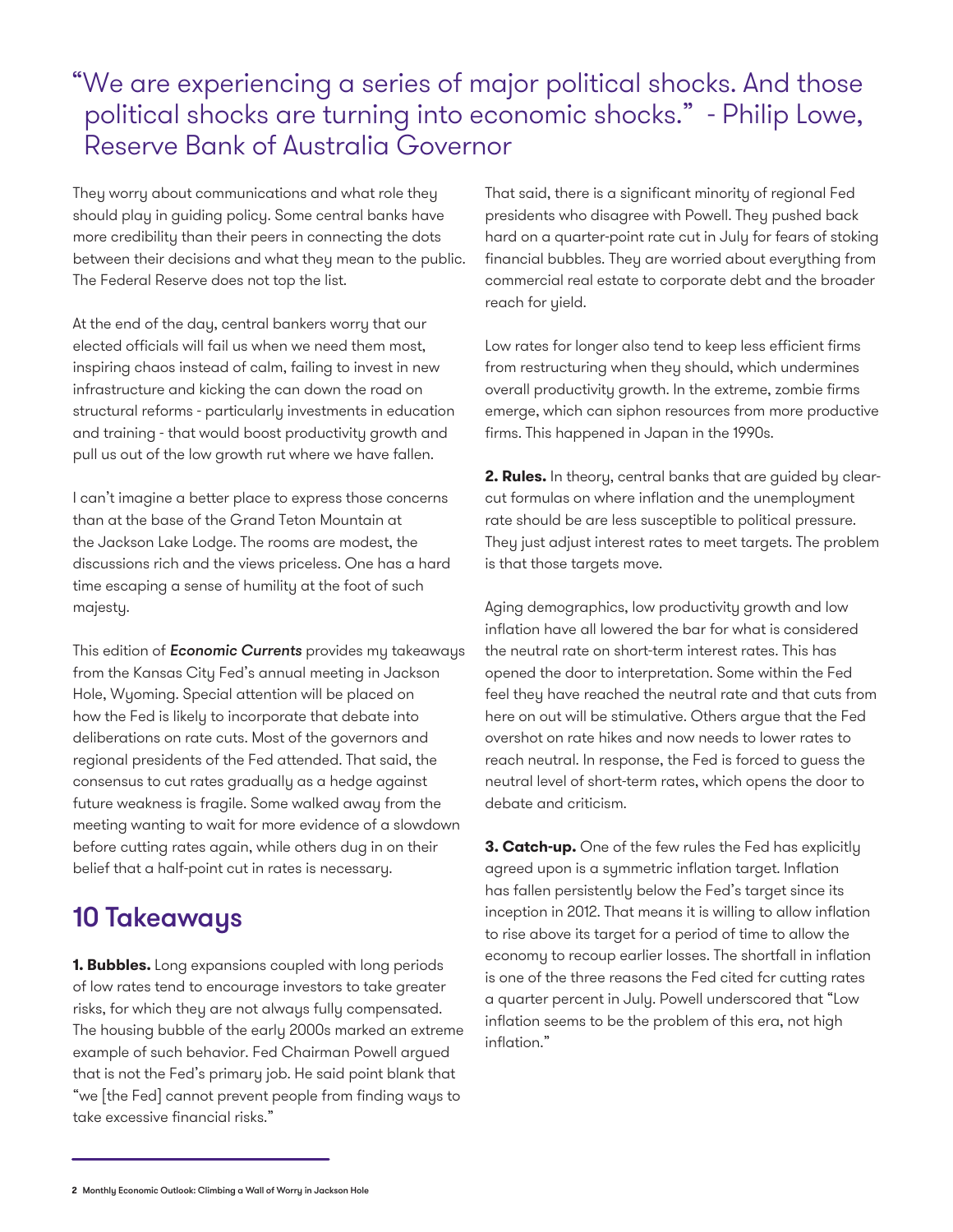President John Williams of the New York Fed, who gets to vote at every meeting, repeated that same statement in a speech he gave on the outlook for monetary policy on [September 4.](https://www.newyorkfed.org/newsevents/speeches/2019/wil190904) He clearly supports the chairman with additional rate cuts, given the ongoing shortfall in inflation and weakness we are seeing abroad. Presidents James Bullard and Neel Kashkari of the St. Louis and Minneapolis Feds respectively support more aggressive cuts.

A significant minority believe the slowdown we are seeing in inflation is transitory. One-time factors, such as a shift in how clothing prices are measured, will soon play out. They would like to wait and see whether the rate cut in July will boost inflation.

**4. Spillover Effects.** What the Fed does affects other economies and is currently returning to the U.S. as weak exports and financial turmoil. The Institute for Supply Management (ISM) Index fell below the 50% threshold in August, signalling a contraction in the U.S. manufacturing sector.

Emerging markets are particularly sensitive to shifts in rates by the Fed. They hold dollar reserves, price contracts in dollars and issue more dollar-denominated debt than developed economies. That works to their advantage when everyone is growing and keeping rates low. Problems arise when the Fed moves out of sync with the rest of the world, which is what occurred in 2018. That is when the tradeoffs between growth and inflation get more difficult. Emerging economies can:

- Raise rates to defend the value of their currencies on foreign exchange markets, which could trigger a worse slowdown or contraction in growth;
- Endure depreciation in their currencies and related surge in inflation, which will significantly increase their costs of servicing their debt.

Most suffer some combination of both. The result can be extreme. Argentina is once again teetering on the brink of bankruptcy in part because of its response to the downward pressure rate hikes in the U.S. exerted on its currency and economy. This is at the same time that the emerging market share of the global economy is rising. That share is rapidly approaching 50%. (See Chart 1.)

Developed economies, which rely heavily on exports to emerging markets, are also suffering. Germany, the backbone of Europe, has already seen one quarter of contraction. Germany is looking to stimulate its economy, but not enough to lift its own fortunes, let alone those of counterparts in Europe. (What Germany considers stimulus is considered stingy to everyone else in the eurozone.)

In response, other central banks have already signalled that they will ease in the weeks and months to come. The European Central Bank (ECB) is up first on September 12. The Fed is also lowering rates, but not as fast as many would like. Other central banks want the Fed to undo its 2018 rate hikes.

2019

60%



#### **Chart 1 Emerging Markets Represent an Increasing Share of Global Economy**

40%

Share of Global GDP

**3** Monthly Economic Outlook: Climbing a Wall of Worry in Jackson Hole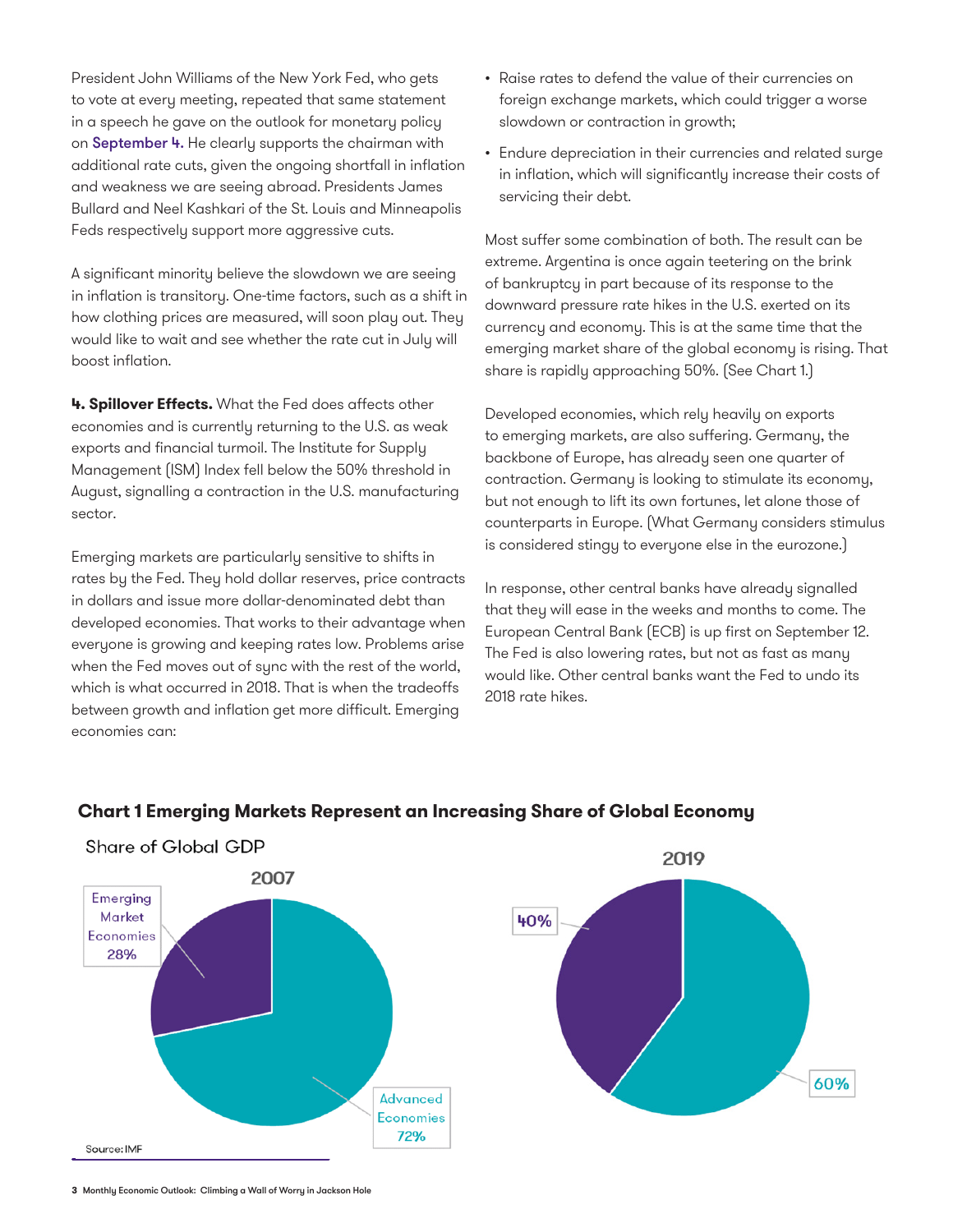**5. Trade Wars.** Recent [research](https://www.piie.com/sites/default/files/documents/wp19-15.pdf) at the Peterson Institute for International Economics reveals that 55 political parties in the Group of 20 (G20) nations have adopted more nationalist and protectionist policies. Brexit and the U.S. trade war with China are merely accelerants to that trend. The goal is to stop the flow of goods and people across borders and subsidize favored industries.

The shifts we are experiencing are not new - they dominated the politics of the 1920s and 1930s and were factors contributing to WWII. What is new is the role that central bankers have been asked to play in offsetting the costs of these policies. There is, as Powell pointed out, no rule book for central bankers to deal with such disruptions to international trade.

[Philip Lowe,](https://www.wsj.com/articles/central-bankers-worry-about-trumps-tactics-to-reorder-global-trade-11566760353) Governor of the Reserve Bank of Australia summed it best at the conclusion of his panel. "We are experiencing a series of major political shocks, and those political shocks are turning into economic shocks."

**6. Policy Uncertainty.** Policy uncertainty and the role it plays in affecting the economy has been a focus of the Jackson Hole meetings since 2003. The sharp drop in business and consumer confidence following the terrorist attacks of 9/11 crystallized the need to expand research on the impact uncertainty has on the broader economy. One would be hard-pressed not to find some mention of policy uncertainty in any central banker speech these days. Chart 2 shows global uncertainty exceeding the highs hit during the financial crisis; it is now ubiquitous.

Powell admitted that the Fed is not sure how to stem the uncertainty but underscored that the Fed has to deal with the weakness it triggers. Fed [researchers](https://www.federalreserve.gov/econres/notes/feds-notes/does-trade-policy-uncertainty-affect-global-economic-activity-20190904.htm?mod=article_inline) recently estimated that policy uncertainty shaved 0.8% from the level of U.S. GDP growth in the first half of 2019. They estimate it could take more than 1% from GDP growth in the first half of 2020. The worst case scenario would be a self-fullfilling prophecy, when a collapse in confidence triggers a pullback in economic activity.

#### **Chart 2 Policy Uncertainty is Approaching a New Peak**



Source: Economic Policy Uncertainty (Baker, Bloom and Davis)

**<sup>4</sup>** Monthly Economic Outlook: Climbing a Wall of Worry in Jackson Hole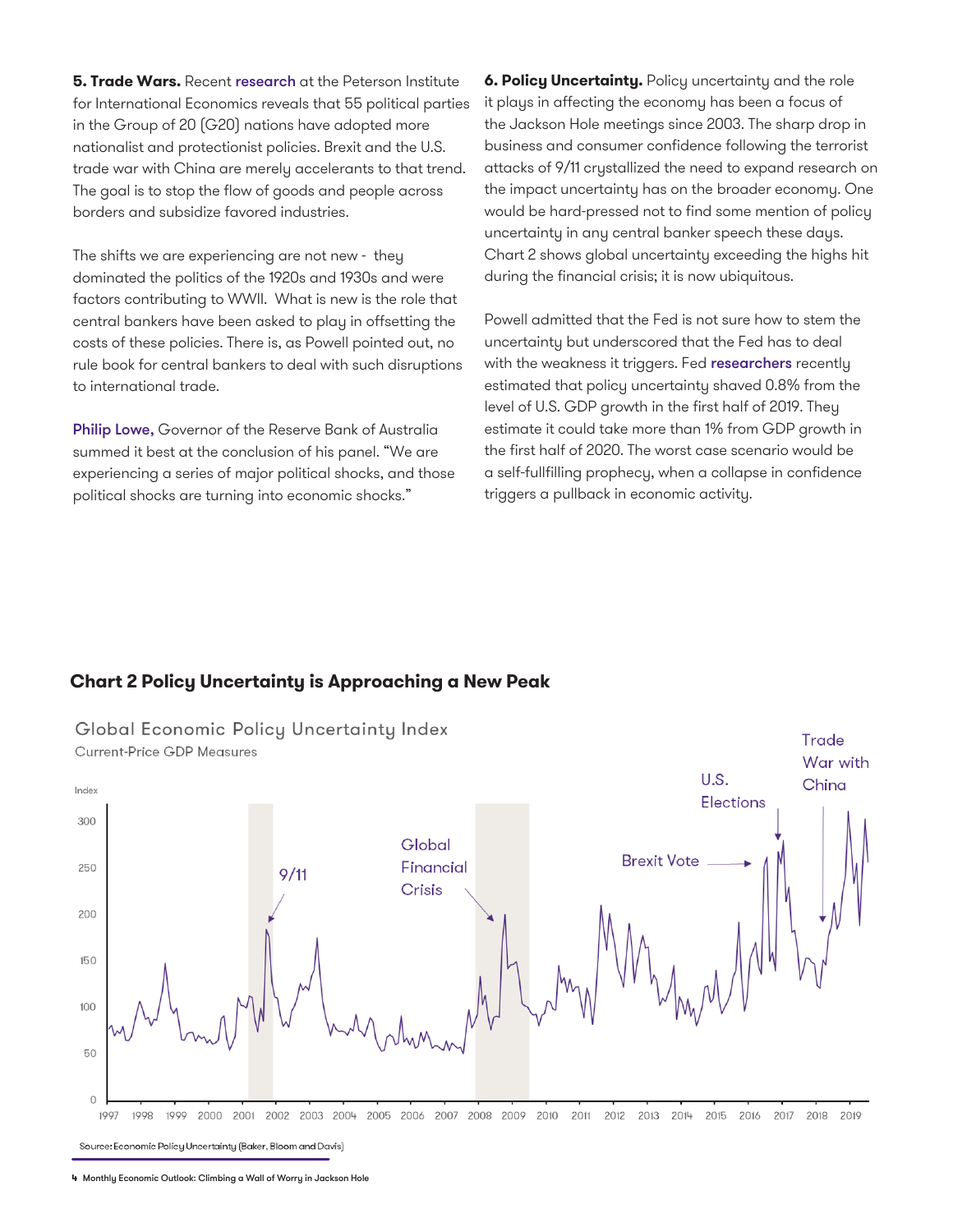December 2018 provided the Fed with a cautionary tale. Consumer and business confidence collapsed on threats of a full-blown trade war with China and fears that the Fed was asleep at the wheel. Retail sales contracted during the height of the holiday season; some retailers said that consumers disappeared for a full week in December. At the same time, factory orders slowed noticeably.

**7. Limits.** The Fed is worried that its ability to stimulate is limited with rates already so low. A slim majority are willing to make small, quarter-point adjustments today to hedge against the risks of weaker growth down the road. Some oppose that entirely and would prefer to hold their fire until we see the whites of the eyes of an actual recession. Most will accept some combination of both minor cuts today to hedge against downside risks, followed by more aggressive half-point cuts when the economy falters.

**8. Unconventional Policies.** All within the Fed agree that they will have to engage in large scale asset purchases once the Fed hits the zero bound on interest rates. The jury is still out on whether the Fed goes negative on rates as we have seen abroad. The backlash from the banks would be greatest, but there is more sympathy for such policies than in the past, at least within the Fed. Powell and some regional presidents have expressed support.

**9. Communications.** Communications are another tool but one that is getting harder to leverage, especially when views within the Fed are so fragmented. Powell was visibly shaken in the wake of the July FOMC meeting when he struggled to convey the spectrum of the debate. Four participants wanted to hold the line on rates, two wanted to cut by a more aggressive half-point, while a slim majority supported a quarter-point cut.

We would need to see a much more dramatic deterioration in economic and market conditions before the next FOMC meeting on September 17-18 to bring the Fed together. That is not likely, given the small number of data points we will see between now and then.

Bullying by the White House to cut rates more aggressively further complicates the Fed's messaging because it blurs market perceptions of the Fed's intent. Some market participants believe that the Fed is capitulating to the president by cutting rates.

**10. Other Levers.** One would hope our political leaders would step in with fiscal stimulus, should our economies falter. Already high levels of public debt are a hurdle. Infrastructure investments would pay off the most in the long-term, especially in light of the low cost of financing such projects. There is less of an appetite for that than for the tax cuts.

Deep political divides are now the norm across most of the developed economies. The current spectacle in the UK is particularly worrisome. One hopes the political brinkmanship will prevent a hard Brexit from occurring, but there is simply no way to know. Our forecast assumes a hard Brexit; hence, we have added an October rate cut.

## Bottom Line

Members of the FOMC are increasingly finding themselves stuck between a rock and a hard place. If they cut rates, which they are expected to do, they risk stoking financial bubbles in the U.S. If they don't, they risk pushing the U.S. further out of sync with the rest of the world, which creates a negative feedback loop via weaker growth abroad. Add the flight to safety, which is complicating matters by inverting the yield curve and pushing up the value of the dollar on foreign exchange markets, and the risk of a recession rises even as the Fed cuts.

The only real way out of the current malaise is an immediate cessation of trade tensions, and repeal of tariffs. That could happen, but would require humility in our political leaders. "Humble" is not a word I would use to characterize our political leadership at home or abroad.